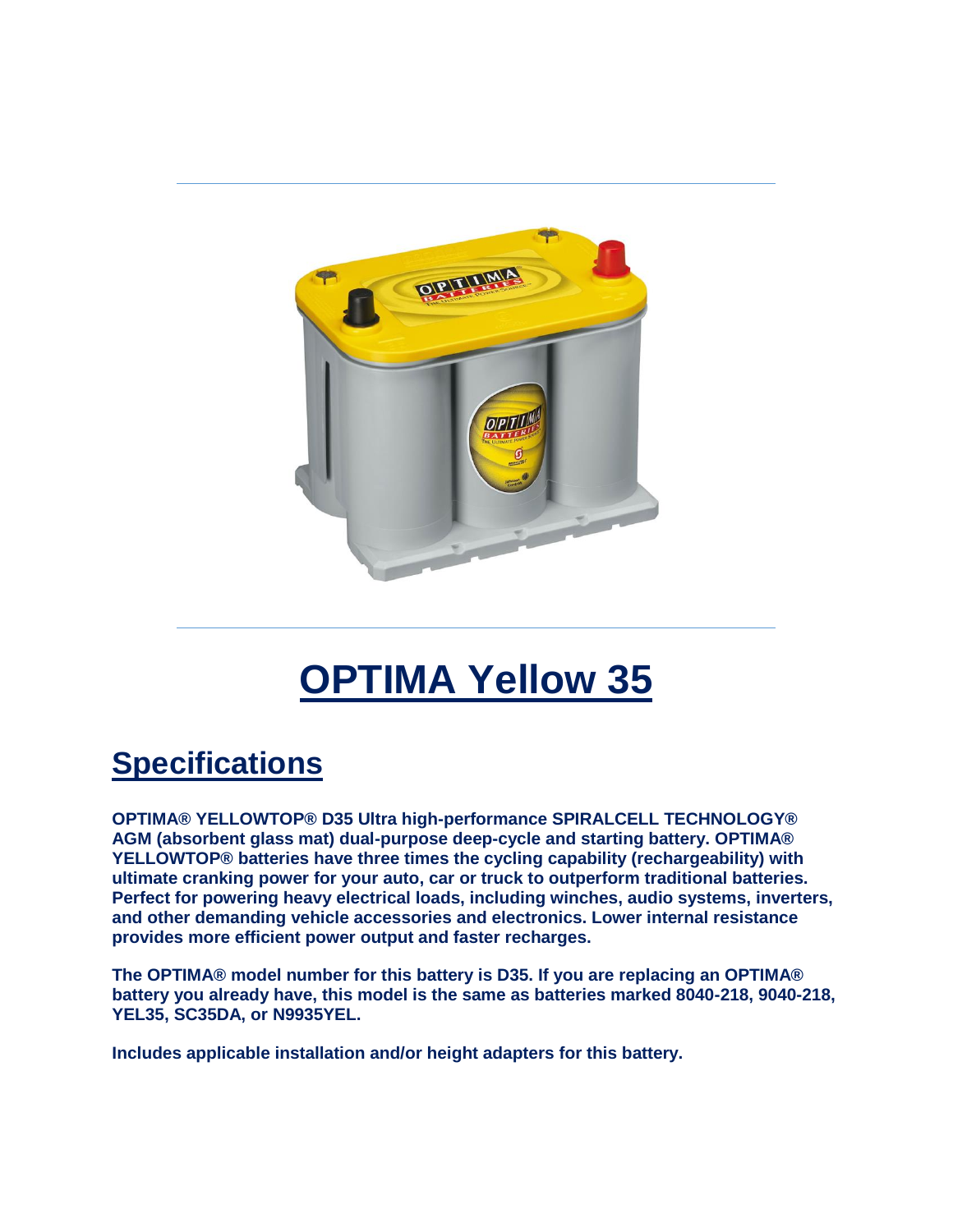| <b>Battery Model:</b> | <b>D35</b>                                      |
|-----------------------|-------------------------------------------------|
| <b>Part Number:</b>   | 8040-218                                        |
| <b>NSN:</b>           | Number applied for, product currently available |
| <b>UPC Code:</b>      | 8 11405 00093 5                                 |

| <b>Performance Data</b>                         |                                                                             |  |
|-------------------------------------------------|-----------------------------------------------------------------------------|--|
| <b>Cold Cranking Amps:</b>                      | 620                                                                         |  |
| <b>Cranking Amps:</b>                           | 770                                                                         |  |
| <b>Nominal Voltage:</b>                         | 12 volts                                                                    |  |
| <b>Open Circuit Voltage (fully</b><br>charged): | 13.1 volts                                                                  |  |
| <b>Internal Resistance (fully</b><br>charged):  | 0.003 ohms                                                                  |  |
| <b>Capacity:</b>                                | 48 Ah (C/20)                                                                |  |
| <b>Reserve Capacity:</b>                        | BCI: 98 minutes (25 amp discharge, 80°F (26.7°C),<br>to 10.5 volts cut-off) |  |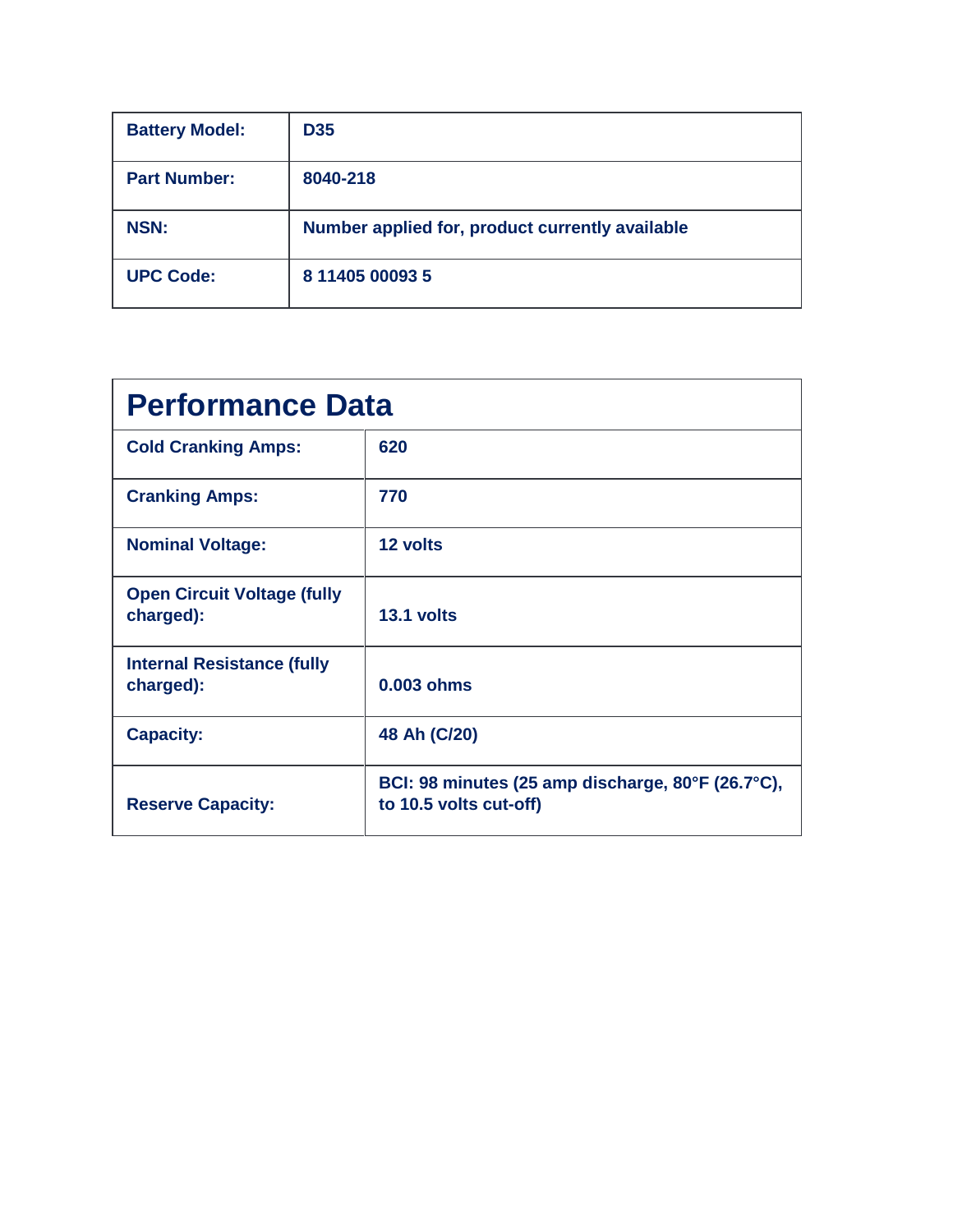| <b>Physical Characteristics</b> |                                                                                                                 |  |
|---------------------------------|-----------------------------------------------------------------------------------------------------------------|--|
| <b>Plate</b><br>Design:         | High purity lead-tin alloy. Wound cell configuration utilizing<br>proprietary<br><b>SPIRALCELL TECHNOLOGY®.</b> |  |
| <b>Electrolyte:</b>             | Sulfuric acid, H <sub>2</sub> SO <sub>4</sub>                                                                   |  |
| Case:                           | <b>Polypropylene</b>                                                                                            |  |
| <b>Case Color:</b>              | <b>Light Gray</b>                                                                                               |  |
| <b>Cover Color:</b>             | "OPTIMA" Yellow                                                                                                 |  |
| <b>Group Size:</b>              | <b>BCI: 35</b>                                                                                                  |  |
| <b>Post Type:</b>               | <b>SAE Post</b>                                                                                                 |  |
| <b>Weight:</b>                  | 36.4 lb                                                                                                         |  |
| Length:                         | 9.38 in                                                                                                         |  |
| Width:                          | 6.75 in                                                                                                         |  |
| Height:                         | 7.69 in                                                                                                         |  |

| <b>Power</b>                |          |
|-----------------------------|----------|
| CCA (BCI 0 <sup>o</sup> F): | 620 amps |
| <b>MCA (BCI 32°F):</b>      | 810 amps |